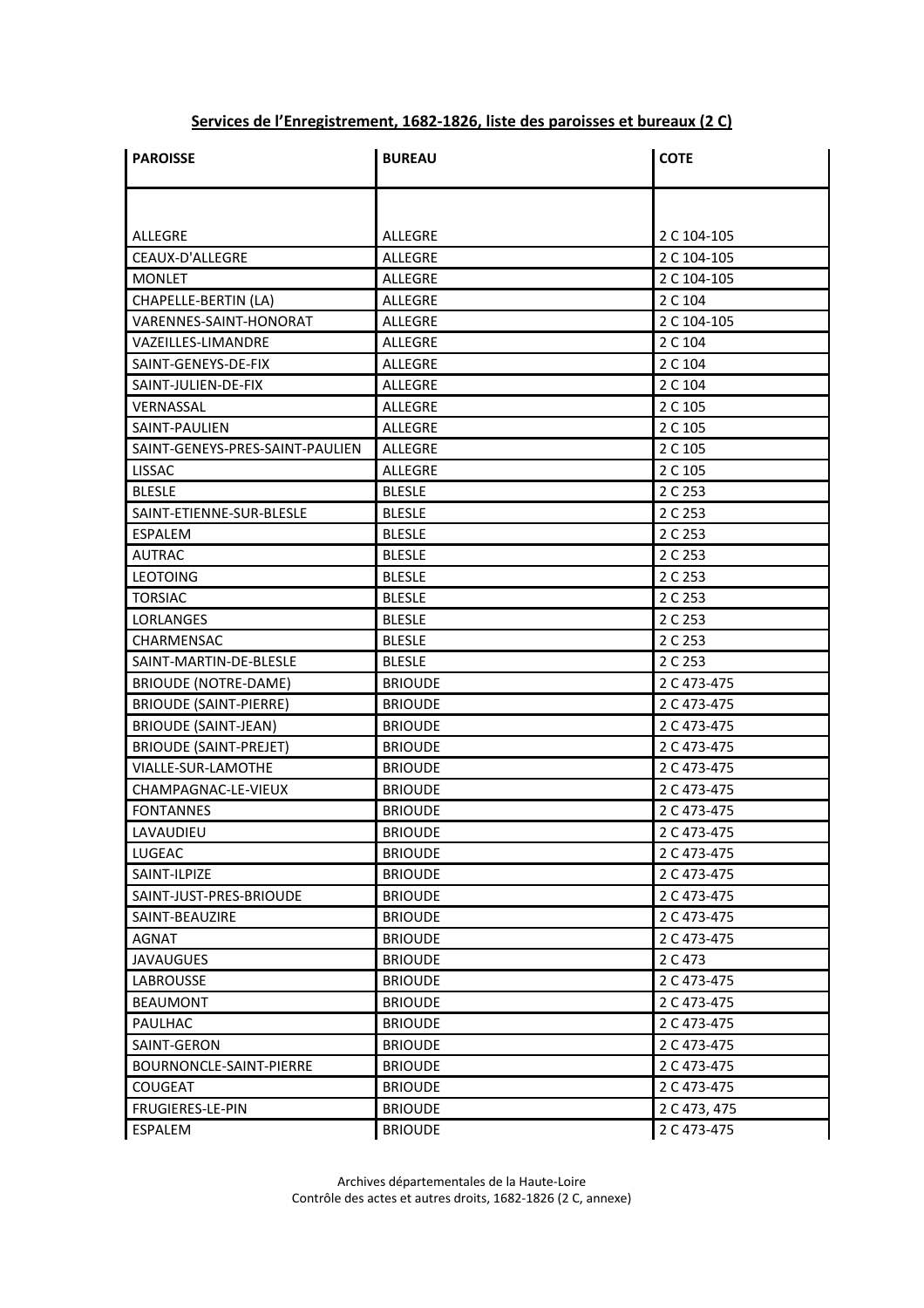| CHAISE-DIEU (LA)                                  | LA CHAISE-DIEU     | 2 C 593                 |
|---------------------------------------------------|--------------------|-------------------------|
| (SAINT-VITAL)                                     |                    |                         |
| SAINT-ALYRE                                       | LA CHAISE-DIEU     | 2 C 593-594             |
| <b>MALVIERES</b>                                  | LA CHAISE-DIEU     | 2 C 593-594             |
| CHAPELLE-GENESTE (LA)                             | LA CHAISE-DIEU     | 2 C 593-594             |
| <b>BERBEZIT</b>                                   | LA CHAISE-DIEU     | 2 C 593-594             |
| CHAISE-DIEU (LA)<br>(SAINT-MARTIN)                | LA CHAISE-DIEU     | 2 C 593-594             |
| CHAISE-DIEU (LA)<br>(NOTRE-DAME-DE-LAIR)          | LA CHAISE-DIEU     | 2 C 593-594             |
| CHAISE-DIEU (LA)                                  | LA CHAISE-DIEU     | 2 C 593-594             |
| (SAINT-VITAL et SAINT-AGRICOL)                    |                    |                         |
| SEMBADEL                                          | LA CHAISE-DIEU     | 2 C 593-594             |
| <b>CISTRIERES</b>                                 | LA CHAISE-DIEU     | 2 C 593-594             |
| <b>FELINES</b>                                    | LA CHAISE-DIEU     | 2 C 594                 |
| SAINT-PAL-DE-MURS                                 | LA CHAISE-DIEU     | 2 C 593-594             |
| SAINT-LEGER                                       | LA CHAISE-DIEU     | 2 C 593-594             |
| CONNANGLES                                        | LA CHAISE-DIEU     | 2 C 593-594             |
| CHAISE-DIEU (LA)                                  | LA CHAISE-DIEU     | 2 C 593-594             |
| SAINT-VICTOR-SUR-ARLANC                           | LA CHAISE-DIEU     | 2 C 594                 |
| <b>CHOMELIX</b>                                   | <b>CHOMELIX</b>    | 2 C 674                 |
| <b>FELINES</b>                                    | <b>CHOMELIX</b>    | 2 C 674                 |
| SAINT-JUST                                        | <b>CHOMELIX</b>    | 2 C 674                 |
|                                                   |                    |                         |
| SAINT-VICTOR-SUR-ARLANC<br>SAINT-JEAN-D'AUBRIGOUX | <b>CHOMELIX</b>    | 2 C 674                 |
|                                                   | <b>CHOMELIX</b>    | 2 C 674                 |
| <b>JULLIANGES</b>                                 | <b>CHOMELIX</b>    | 2 C 674                 |
| CRAPONNE-SUR-ARZON                                | CRAPONNE-SUR-ARZON | 2 C 774-775<br>3 Q 1858 |
| BEAUNE-SUR-ARZON                                  | CRAPONNE-SUR-ARZON | 2 C 775                 |
|                                                   |                    | 3 Q 1859                |
| SAINT-JULIEN-D'ANCE                               | CRAPONNE-SUR-ARZON | 2 C 776                 |
|                                                   |                    | 3 Q 1860                |
| SAINT-GEORGES-LAGRICOL                            | CRAPONNE-SUR-ARZON | 2 C 776                 |
|                                                   |                    | 3 Q 1860                |
| <b>CHOMELIX</b>                                   | CRAPONNE-SUR-ARZON | 3 Q 1859                |
| SAINT-JUST                                        | CRAPONNE-SUR-ARZON | 3 Q 1859                |
| SAINT-JEAN-D'AUBRIGOUX                            | CRAPONNE-SUR-ARZON | 3 Q 1860                |
| LANGEAC                                           | LANGEAC            | 2 C 948                 |
| <b>PINOLS</b>                                     | LANGEAC            | 2 C 948                 |
| REILHAC                                           | LANGEAC            | 2 C 948                 |
| PEBRAC                                            | LANGEAC            | 2 C 948                 |
| <b>CHANTEUGES</b>                                 | LANGEAC            | 2 C 948                 |
| SAINT-JEAN-DE-NAY                                 | LANGEAC            | 2 C 948                 |
| SIAUGUES-SAINT-ROMAIN                             | LANGEAC            | 2 C 948                 |
| <b>VISSAC</b>                                     | LANGEAC            | 2 C 948                 |
| SAINT-PRIVAT-D'ALLIER                             | LANGEAC            | 2 C 948                 |
| SAINT-JULIEN-DES-CHAZES                           | LANGEAC            | 2 C 948                 |
| VERGEZAC                                          | LANGEAC            | 2 C 948                 |
| SAINT-BERAIN                                      | LANGEAC            | 2 C 948                 |
| SAINT-ARCONS-D'ALLIER                             | LANGEAC            | 2 C 948                 |

Archives départementales de la Haute-Loire Contrôle des actes et autres droits, 1682-1826 (2 C, annexe)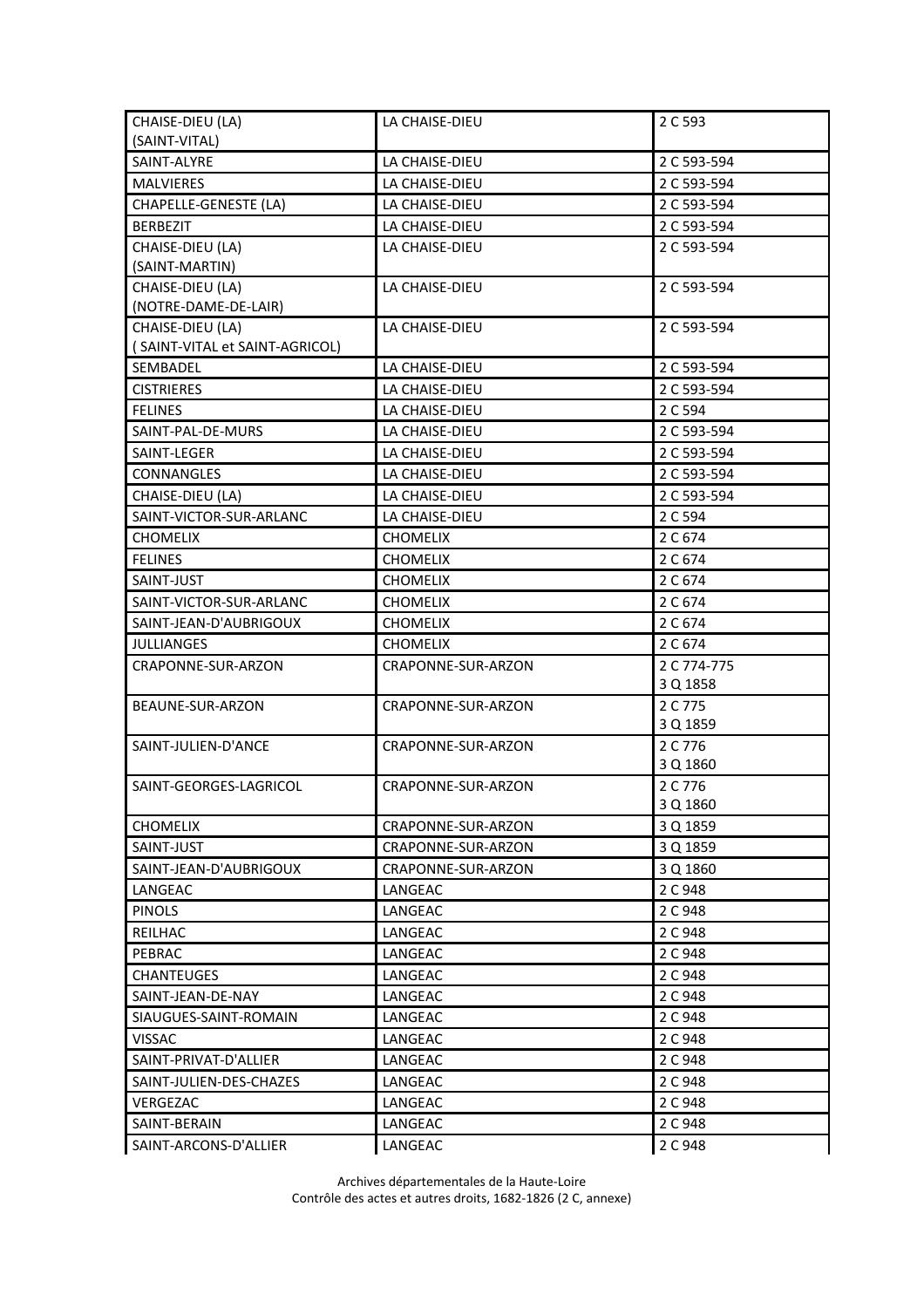| <b>NOZEYROLLES</b>          | LANGEAC                   | 2 C 948        |
|-----------------------------|---------------------------|----------------|
| ARLET                       | LANGEAC                   | 2 C 948        |
| <b>FERRUSSAC</b>            | LANGEAC                   | 2 C 948        |
| SAINT-EBLE                  | LANGEAC                   | 2 C 948        |
| <b>PRADES</b>               | LANGEAC                   | 2 C 948        |
| <b>DESGES</b>               | LANGEAC                   | 2 C 948        |
| <b>TAILHAC</b>              | LANGEAC                   | 2 C 948        |
| <b>AUTEYRAC</b>             | LANGEAC                   | 2 C 948        |
| MAZEYRAT-CRISPINHAC         | LANGEAC                   | 2 C 948        |
| <b>CHAZELLES</b>            | LANGEAC                   | 2 C 948        |
| <b>DIGONS</b>               | LANGEAC                   | 2 C 948        |
| <b>CHARRAIX</b>             | LANGEAC                   | 2 C 948        |
| CROS (LE)                   | LANGEAC                   | 2 C 948        |
| SAINTE-MARIE-DES-CHAZES     | LANGEAC                   | 2 C 948        |
| SAINT-AUSTREMOINE           | LAVOUTE-CHILHAC           | 2 C 1039-1040  |
| <b>CHILHAC</b>              | LAVOUTE-CHILHAC           | 2 C 1039-1040  |
| <b>AUBAZAT</b>              | LAVOUTE-CHILHAC           | 2 C 1039-1040  |
| <b>CERZAT</b>               | LAVOUTE-CHILHAC           | 2 C 1039-1040  |
| SAINT-PRIVAT-DU-DRAGON      | LAVOUTE-CHILHAC           | 2 C 1039-1040  |
| <b>CHASTEL</b>              | LAVOUTE-CHILHAC           | 2 C 1039-1040  |
| <b>BLASSAC</b>              | LAVOUTE-CHILHAC           | 2 C 1039-1040  |
| <b>CHAZELLES</b>            | LAVOUTE-CHILHAC           | 2 C 1039-1040  |
| <b>CRONCE</b>               | LAVOUTE-CHILHAC           | 2 C 1039-1040  |
| ALLY                        | LAVOUTE-CHILHAC           | 2 C 1039-1040  |
| <b>MERCOEUR</b>             | LAVOUTE-CHILHAC           | 2 C 1039-1040  |
| <b>PEYRUSSE</b>             | LAVOUTE-CHILHAC           | 2 C 1039-1040  |
| SAINT-CIRGUES               | LAVOUTE-CHILHAC           | 2 C 1039-1040  |
| LAVOUTE-CHILHAC             | LAVOUTE-CHILHAC           | 2 C 1039-1040  |
| SAINT-MARTIN-DE-FUGERES     | LE MONASTIER-SUR-GAZEILLE | 2 C 1174       |
| <b>CHADRON</b>              | LE MONASTIER-SUR-GAZEILLE | 2 C 1174       |
| <b>SALETTES</b>             | LE MONASTIER-SUR-GAZEILLE | 2 C 1174, 1176 |
| PRESAILLES                  | LE MONASTIER-SUR-GAZEILLE | 2 C 1174-1175  |
| <b>BRIGNON (LE)</b>         | LE MONASTIER-SUR-GAZEILLE | 2 C 1179       |
| FREYCENET-LATOUR            | LE MONASTIER-SUR-GAZEILLE | 2 C 1174-1175  |
| FREYCENET-LACUCHE           | LE MONASTIER-SUR-GAZEILLE | 2 C 1174-1175  |
| <b>ESTABLES (LES)</b>       | LE MONASTIER-SUR-GAZEILLE | 2 C 1174-1175  |
| BEAGE (LE) (Ardèche)        | LE MONASTIER-SUR-GAZEILLE | 2 C 1174-1175  |
| ISSARLES (Ardèche)          | LE MONASTIER-SUR-GAZEILLE | 2 C 1175       |
| <b>GOUDET</b>               | LE MONASTIER-SUR-GAZEILLE | 2 C 1176       |
| <b>COUBON</b>               | LE MONASTIER-SUR-GAZEILLE | 2 C 1176       |
| <b>CHADRON</b>              | LE MONASTIER-SUR-GAZEILLE | 2 C 1176       |
| SOLIGNAC-SUR-LOIRE          | LE MONASTIER-SUR-GAZEILLE | 2 C 1176       |
| MONASTIER-SUR-GAZEILLE (LE) | LE MONASTIER-SUR-GAZEILLE | 2 C 1177-1178  |
| (SAINT-JEAN)                |                           |                |
| LANTRIAC                    | LE MONASTIER-SUR-GAZEILLE | 2 C 1177, 1179 |
| LAUSSONNE                   | LE MONASTIER-SUR-GAZEILLE | 2 C 1177, 1179 |
| MONASTIER-SUR-GAZEILLE (LE) | LE MONASTIER-SUR-GAZEILLE | 2 C 1178       |
| (SAINT-FORTUNAT)            |                           |                |
| SAINT-MARTIN-DE-FUGERES     | LE MONASTIER-SUR-GAZEILLE | 2 C 1179       |
| SAINT-BONNET-LE-FROID       | MONTFAUCON-EN-VELAY       | 2 C 1359-1361  |

Archives départementales de la Haute-Loire

Contrôle des actes et autres droits, 1682-1826 (2 C, annexe)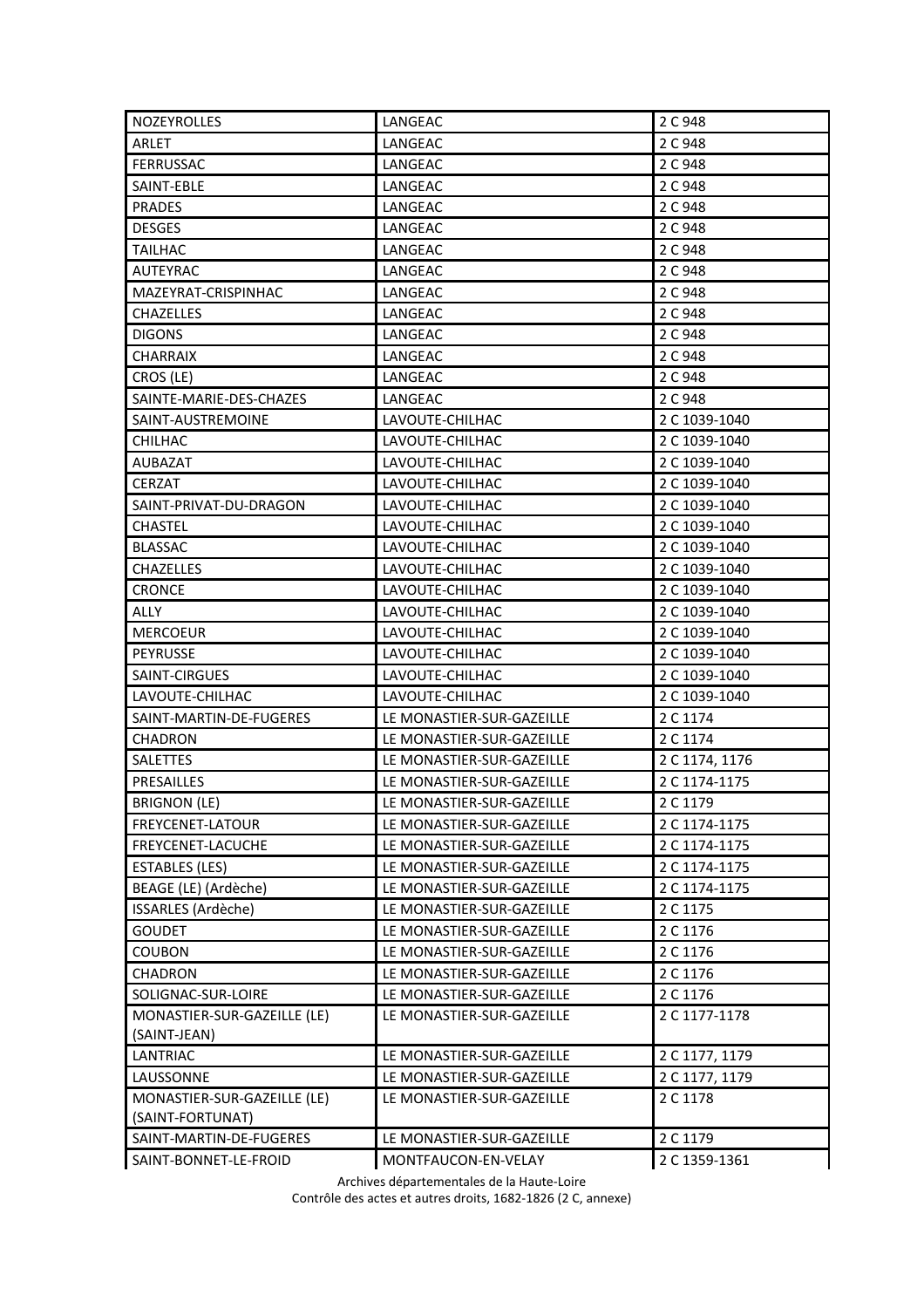| SAINT-JULIEN-MOLHESABATE                         | MONTFAUCON-EN-VELAY | 2 C 1359-1361        |
|--------------------------------------------------|---------------------|----------------------|
| <b>GRAZAC</b>                                    | MONTFAUCON-EN-VELAY | 2 C 1359-1361        |
| <b>RIOTORD</b>                                   | MONTFAUCON-EN-VELAY | 2 C 1359-1361        |
| MONTFAUCON-EN-VELAY                              | MONTFAUCON-EN-VELAY | 2 C 1360-1361        |
| <b>RAUCOULES</b>                                 | MONTFAUCON-EN-VELAY | 2 C 1360-1361        |
| LAPTE                                            | MONTFAUCON-EN-VELAY | 2 C 1360-1361        |
| <b>DUNIERES</b>                                  | MONTFAUCON-EN-VELAY | 2 C 1360-1361        |
| MONTREGARD                                       | MONTFAUCON-EN-VELAY | 2 C 1360-1361        |
| <b>TENCE</b>                                     | MONTFAUCON-EN-VELAY | 3 Q 3409             |
| <b>CHOMETTE (LA)</b>                             | PAULHAGUET          | 2 C 1492             |
| FRUGIERES-LE-PIN                                 | PAULHAGUET          | 2 C 1492             |
| <b>DOMEYRAT</b>                                  | PAULHAGUET          | 2 C 1492             |
| SALZUIT                                          | PAULHAGUET          | 2 C 1492             |
| <b>COUTEUGES</b>                                 | PAULHAGUET          | 2 C 1492             |
| <b>CHASSAGNES</b>                                | PAULHAGUET          | 2 C 1492             |
| SAINT-PREJET-ARMANDON                            | PAULHAGUET          | 2 C 1492             |
| <b>JOSAT</b>                                     | PAULHAGUET          | 2 C 1492             |
| SAINT-ETIENNE-PRES-ALLEGRE                       | PAULHAGUET          | 2 C 1492             |
| SAINT-DIDIER-SUR-DOULON                          | PAULHAGUET          | 2 C 1492             |
| VALS-LE-CHASTEL                                  | PAULHAGUET          | 2 C 1492             |
| <b>COLLAT</b>                                    | PAULHAGUET          | 2 C 1492             |
| PAULHAGUET                                       | PAULHAGUET          | 2 C 1492             |
| <b>AURAC</b>                                     | PAULHAGUET          | 2 C 1492             |
| <b>FLAGEAC</b>                                   | PAULHAGUET          | 2 C 1492             |
| MAZEYRAT-AUROUZE                                 | PAULHAGUET          | 2 C 1492             |
| <b>CENSAC</b>                                    | PAULHAGUET          | 2 C 1492             |
| <b>MONTCLARD</b>                                 | PAULHAGUET          | 2 C 1492             |
| <b>AUROUZE</b>                                   | PAULHAGUET          | 2 C 1492             |
| SAINT-EBLE                                       | PAULHAGUET          | 2 C 1492             |
| JAX                                              | PAULHAGUET          | 2 C 1492             |
| PUY-EN-VELAY (LE)<br>(SAINT-GEORGES)             | LE PUY-EN-VELAY     | 2 C 2045-2046        |
| PUY-EN-VELAY (LE)                                | LE PUY-EN-VELAY     | 2 C 2045-2046        |
| (SAINT-AGREVE)                                   |                     |                      |
| PUY-EN-VELAY (LE)<br>(SAINT-PIERRE-LE-MONASTIER) | LE PUY-EN-VELAY     | 2 C 2045, 2047       |
| LE PUY (SAINT-VOSY)                              | LE PUY-EN-VELAY     | 2 C 2045, 2048       |
| <b>POLIGNAC</b>                                  | LE PUY-EN-VELAY     | 2 C 2049<br>3 Q 5130 |
| <b>BAINS</b>                                     | LE PUY-EN-VELAY     | 2 C 2050             |
| SAINT-CRISTOPHE-SUR-DOLAIZON                     | LE PUY-EN-VELAY     | 2 C 2050             |
| SAINT-JEAN-LACHALM                               | LE PUY-EN-VELAY     | 2 C 2050             |
| <b>CAYRES</b>                                    | LE PUY-EN-VELAY     | 2 C 2051             |
| SAINT-GERMAIN-LAPRADE                            | LE PUY-EN-VELAY     | 2 C 2052             |
| <b>COUBON</b>                                    | LE PUY-EN-VELAY     | 2 C 2052             |
|                                                  |                     | 3 Q 5130             |
| LANTRIAC                                         | LE PUY-EN-VELAY     | 2 C 2052             |
| ALLEYRAS                                         | LE PUY-EN-VELAY     | 2 C 2053             |
| SOLIGNAC-SUR-LOIRE                               | LE PUY-EN-VELAY     | 2 C 2053             |
| <b>LOUDES</b>                                    | LE PUY-EN-VELAY     | 2 C 2054             |

Archives départementales de la Haute-Loire Contrôle des actes et autres droits, 1682-1826 (2 C, annexe)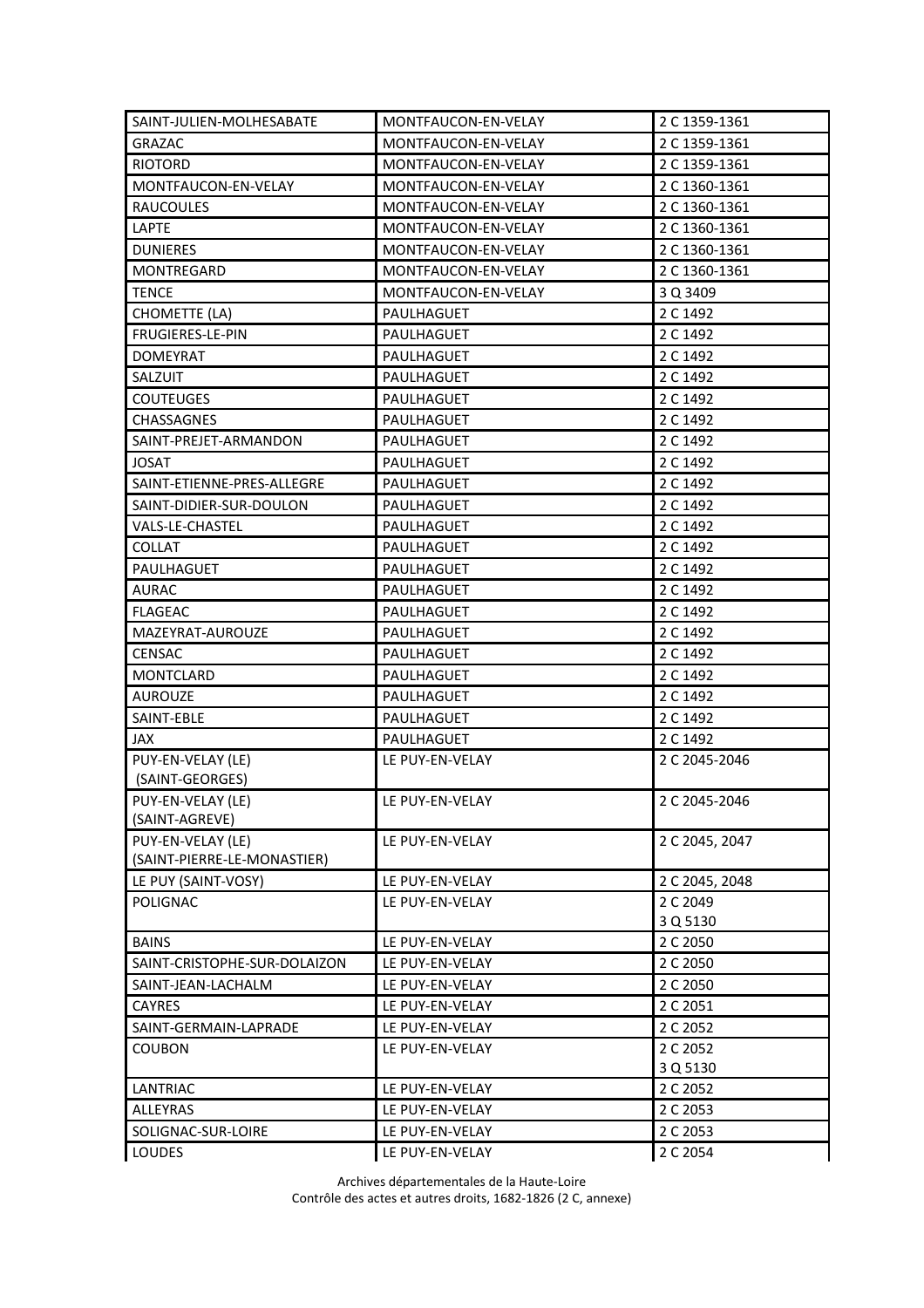| SANSSAC-L'EGLISE                | LE PUY-EN-VELAY        | 2 C 2054            |
|---------------------------------|------------------------|---------------------|
| SAINT-JEAN-DE-NAY               | LE PUY-EN-VELAY        | 2 C 2054            |
| VERGEZAC                        | LE PUY-EN-VELAY        | 3 Q 5131            |
| SAINT-VIDAL                     | LE PUY-EN-VELAY        | 3 Q 5131            |
| CHASPUZAC                       | LE PUY-EN-VELAY        | 3 Q 5131            |
| <b>RETOURNAC</b>                | ROCHE-EN-REGNIER       | 2 C 2184, 2188      |
| SAINT-VINCENT                   | ROCHE-EN-REGNIER       | 2 C 2185, 2190      |
| SAINT-PIERRE-DUCHAMP            | ROCHE-EN-REGNIER       | 2 C 2185, 2187      |
| SOLIGNAC-SOUS-ROCHE             | ROCHE-EN-REGNIER       | 2 C 2185, 2187      |
| <b>VOREY-SUR-ARZON</b>          | ROCHE-EN-REGNIER       | 2 C 2186, 2191      |
| SAINT-ANDRE-DE-CHALENCON        | ROCHE-EN-REGNIER       | 2 C 2186, 2189      |
| CHAMALIERES-SUR-LOIRE           | ROCHE-EN-REGNIER       | 2 C 2186, 2189      |
| <b>BEAULIEU</b>                 | ROCHE-EN-REGNIER       | 2 C 2186, 2190      |
| LAVOUTE-SUR-LOIRE               | ROCHE-EN-REGNIER       | 2 C 2186, 2188      |
| SAINT-MAURICE-DE-ROCHE          | ROCHE-EN-REGNIER       | 2 C 2186, 2191      |
| SAINT-VICTOR-MALESCOURS         | SAINT-DIDIER-EN-VELAY  | 2 C 2254            |
| SAINTE-SIGOLENE                 | SAINT-DIDIER-EN-VELAY  | 2 C 2254            |
| SAINTE-FLORINE                  | SAINTE-FLORINE         | 2 C 2362            |
| SAINT-ANTOINE-DE-FRUGERES       | SAINTE-FLORINE         | 2 C 2362            |
| CHARBONNIER                     | SAINTE-FLORINE         | 2 C 2362            |
| VERGONGHEON                     | SAINTE-FLORINE         | 2 C 2362            |
| BRASSAC (Puy-de-Dôme)           | SAINTE-FLORINE         | 2 C 2362            |
| SAINT-JULIEN-CHAPTEUIL          | SAINT-JULIEN-CHAPTEUIL | 2 C 2481-2482, 2484 |
| SAINT-PIERRE-EYNAC              | SAINT-JULIEN-CHAPTEUIL | 2 C 2481            |
| <b>MONTUSCLAT</b>               | SAINT-JULIEN-CHAPTEUIL | 2 C 2483            |
| CHAMPCLAUSE                     | SAINT-JULIEN-CHAPTEUIL | 2 C 2483            |
| SAINT-ETIENNE-LARDEYROL         | SAINT-JULIEN-CHAPTEUIL | 2 C 2484            |
| SAINT-GERMAIN-LAPRADE           | SAINT-JULIEN-CHAPTEUIL | 2 C 2484            |
| <b>VASTRES (LES)</b>            | SAINT-JULIEN-CHAPTEUIL | 2 C 2484            |
| <b>CHAUDEYROLLES</b>            | SAINT-JULIEN-CHAPTEUIL | 2 C 2484            |
| SAINT-CLEMENT (Ardèche)         | SAINT-JULIEN-CHAPTEUIL | 2 C 2484            |
| FAY-SUR-LIGNON                  | SAINT-JULIEN-CHAPTEUIL | 2 C 2484            |
| SAINT-PAL-EN-CHALENCON          | SAINT-PAL-EN-CHALENCON | 2 C 2567            |
| USSON-EN-FOREZ (Loire)          | SAINT-PAL-EN-CHALENCON | 2 C 2567            |
| <b>TIRANGES</b>                 | SAINT-PAL-EN-CHALENCON | 2 C 2567            |
| <b>BOISSET</b>                  | SAINT-PAL-EN-CHALENCON | 2 C 2567            |
| APINAC (Loire)                  | SAINT-PAL-EN-CHALENCON | 2 C 2567            |
| SAINT-JULIEN-D'ANCE             | SAINT-PAL-EN-CHALENCON | 2 C 2567            |
| SAINT-PAULIEN                   | SAINT-PAULIEN          | 2 C 2652            |
| SAINT-GENEYS-PRES-SAINT-PAULIEN | SAINT-PAULIEN          | 2 C 2652            |
| <b>LISSAC</b>                   | SAINT-PAULIEN          | 2 C 2652            |
| LOUDES                          | SAINT-PAULIEN          | 2 C 2652            |
| SAINT-PAULIEN (NOTRE-DAME)      | SAINT-PAULIEN          | 2 C 2652            |
| SAINT-PAULIEN                   | SAINT-PAULIEN          | 2 C 2652            |
| (SAINT-GEORGES)                 |                        |                     |
| SAINT-PAULIEN (HORS LES MURS)   | SAINT-PAULIEN          | 2 C 2652            |
| <b>UFFOUR</b>                   | SAINT-PAULIEN          | 2 C 2652            |
| <b>MONTREDON</b>                | SAINT-PAULIEN          | 2 C 2652            |
| CHANALEILLES                    | SAUGUES                | 2 C 2802            |
| <b>THORAS</b>                   | SAUGUES                | 2 C 2802            |

Archives départementales de la Haute-Loire

Contrôle des actes et autres droits, 1682-1826 (2 C, annexe)